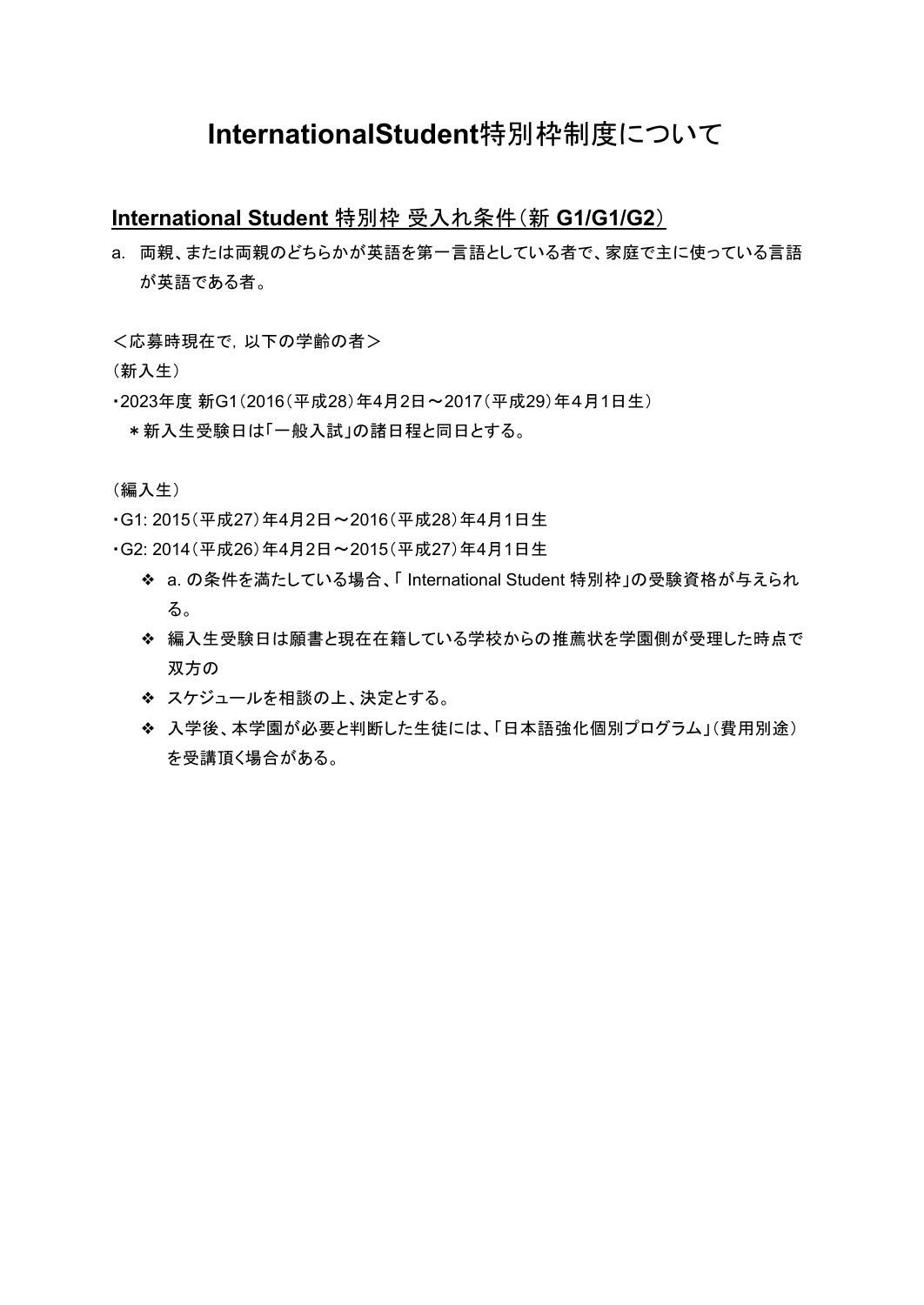## **International Student** 特別枠 受入れ条件(**G3/G4/G5/G6**)

- a. 本人の海外生活経験が合計3年以上で、英語での教育課程を3年以上履修している者。ま た、日本の小学校に通った経験が1年以内の者。
	- ※「日本の小学校」とは、学習指導要領に基づく教育課程を編成・実施している学校を指しま す。国内の国公私立の小学校だけでなく、海外の日本人学校等も含みます。
	- ※海外で通っていた学校(幼稚園・保育園を含む)での在外期間が、 3 学年分を修了してい れば、海外生活経験期間が3年に満たない場合も応募できます。

例:8月に渡航し、9月から3学年分を修了して、7月に帰国した場合、在外は2年11ヶ月で 3年に満たないが、受験できる。

- b. 在外期間中、または国内においての在学校・言語環境について(ア)・(イ)のいずれかに該 当する者。
	- (ア)英語圏の現地校または海外・国内のインターナショナルスクールに在学し、主に英語で 学校での学習をしていた者で、その教育課程を 3 年以上履修している者。※補習校に 通学していても、応募できます。
	- (イ)全日制の日本人学校に通学していたが、家庭で主に使っている言語が英語である者。 例)両親、または両親のどちらかが英語を第一言語としている者で、家庭で主に使って いる言語が英語である者。
- c. 両親、または両親のどちらかが英語を第一言語としている者で、家庭で主に使っている言語 が英語である者。

<応募時現在で,下記の学齢の者>

- ・G3: 2013(平成25)年4月2日~2014(平成26)年4月1日生
- ・G4: 2012(平成24)年4月2日~2013(平成25)年4月1日生
- ・G5: 2011(平成23)年4月2日~2012(平成24)年4月1日生
- ・G6: 2010(平成22)年4月2日~2011(平成23)年4月1日生
- ❖ a.b.のいずれか、もしくは c.の条件を満たしている場合、「International Student 特別枠」の 受験資格が与えられる。
- ❖ 編入生受験日は願書と現在在籍している学校からの推薦状を学園側が受理した時点で双方 のスケジュールを相談の上、決定とする。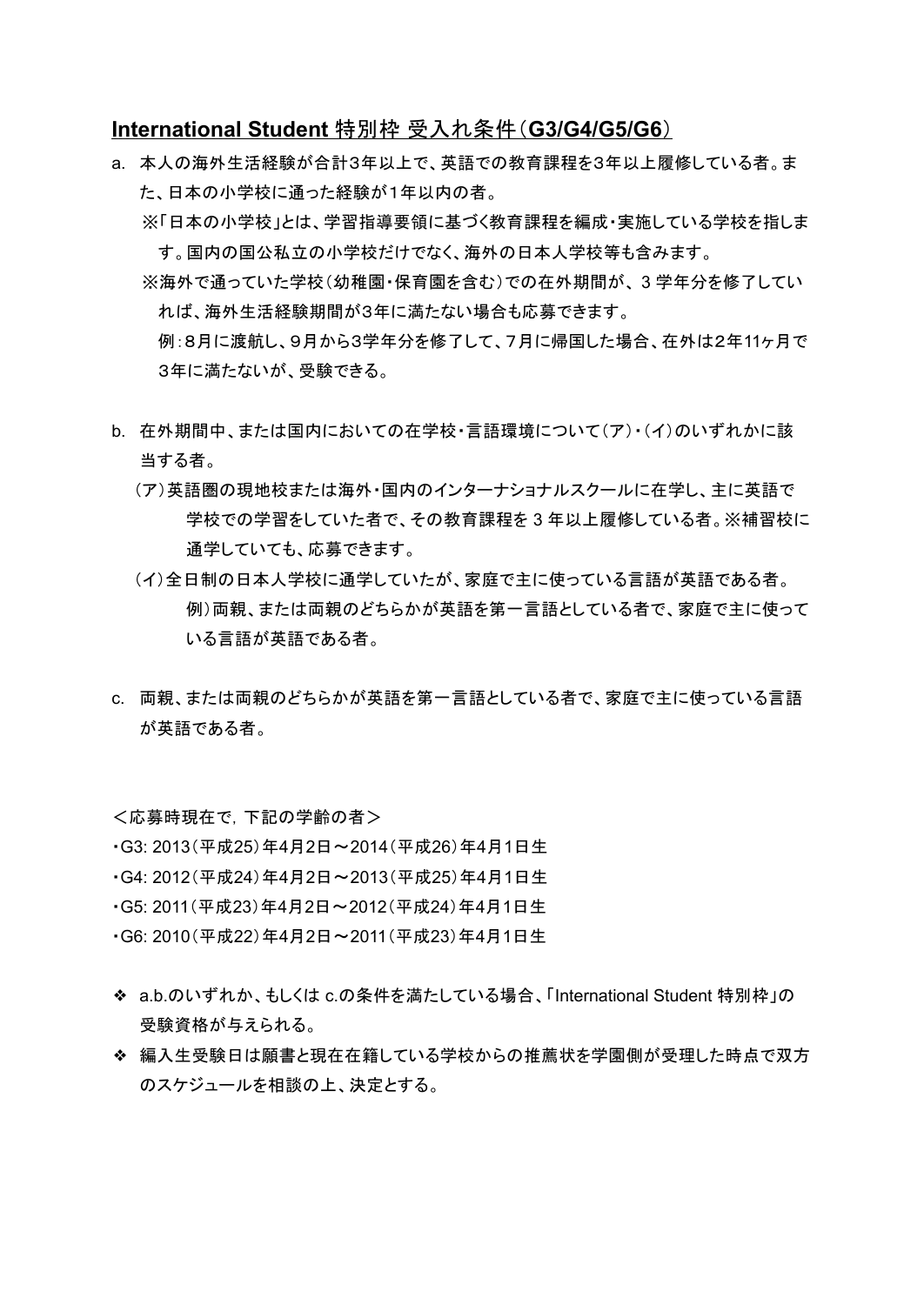## **International Student** 特別枠 受入れ条件(新 **G7/G8/G9/G10**)

- a. 本人の海外生活経験が合計3年以上で、英語での教育課程を 3 年以上履修している者。※ また、日本の小学校に通った経験が1年以内の者。
	- ❖ 「日本の小学校」とは、学習指導要領に基づく教育課程を編成・実施している学校を指し ます。国内の国公私立の小学校だけでなく、海外の日本人学校等も含みます。
	- ❖ 海外で通っていた学校(幼稚園・保育園を含む)での在外期間が、 3 学年分を修了して いれば、海外生活経験期間が3年に満たない場合も応募できます。 例:8月に渡航し、9月から3学年分を修了して、7月に帰国した場合、在外は2年11ヶ月 で3年に満たないが、受験できる。
- b. 在外期間中、または国内においての在学校・言語環境について(ア)・(イ)のいずれかに該 当する者。
	- (ア)英語圏の現地校または海外・国内のインターナショナルスクールに在学し、主に英語で 学校での学習をしていた者で、その教育課程を 3 年以上履修している者。※補習校に 通学していても、応募できます。
	- (イ)全日制の日本人学校に通学していたが、家庭で主に使っている言語が英語である者。 例)両親、または両親のどちらかが英語を第一言語としている者で、家庭で主に使って いる言語が英語である者。
- c. 両親、または両親のどちらかが英語を第一言語としている者で、家庭で主に使っている言語 が英語である者。

<応募時現在で,下記の学齢の者>

(新入生)

・2022年度 新G7:2010(平成22)年4月2日~2011(平成23)年4月1日生

\*新入生受験日は「一般入試」の諸日程と同日とする。

(編入生)

- ・G7: 2009(平成21)年4月2日~2010(平成22)年4月1日生
- ・G8: 2008(平成20)年4月2日~2009(平成21)年4月1日生
- ・G9: 2007(平成19)年4月2日~2008(平成20)年4月1日生
- ・G10: 2006(平成18)年4月2日~2007(平成19)年4月1日生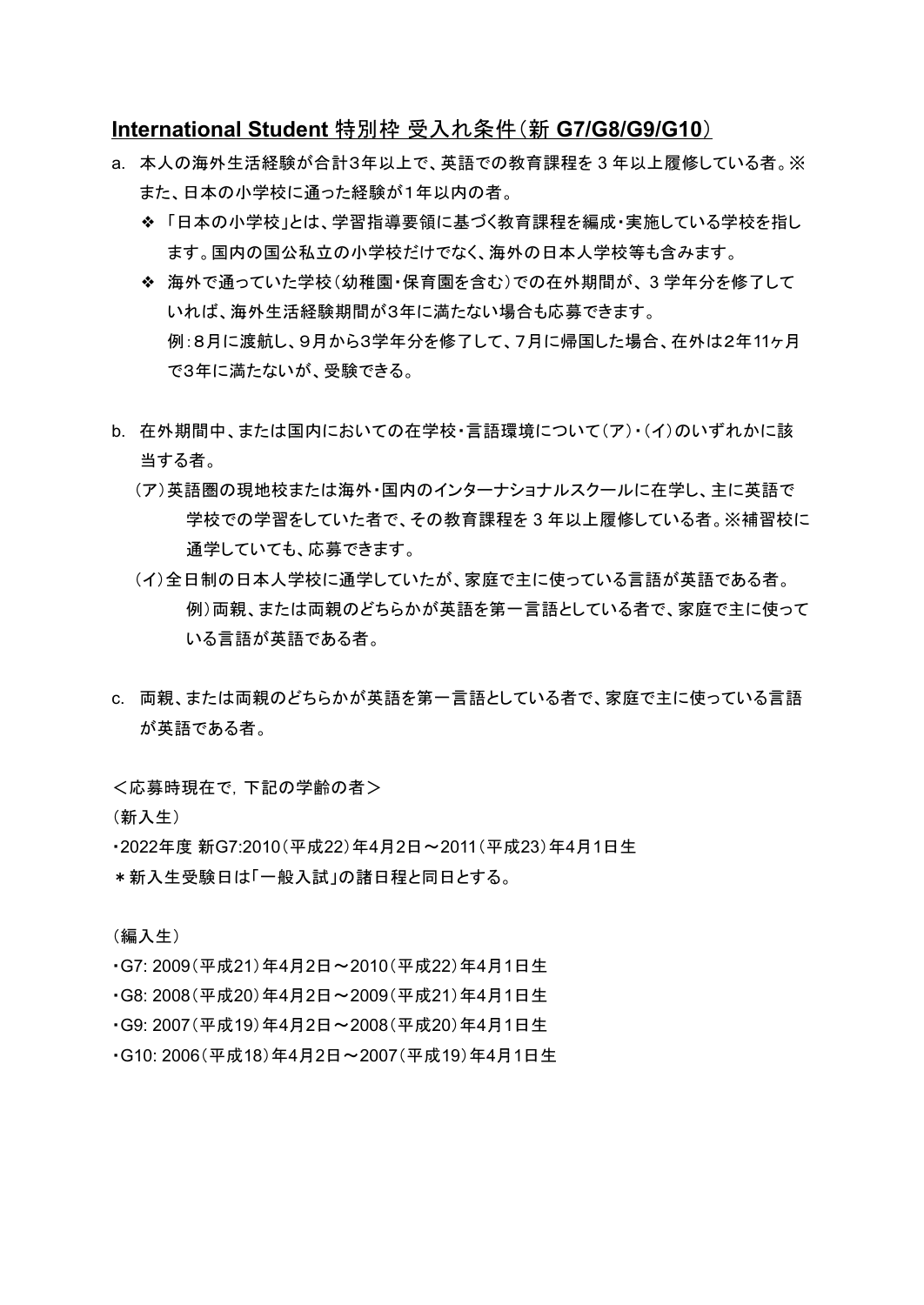# 考査および面接

初等部▶筆記試験科目(算数・英語)/ 面接試験 / 集団授業の受講 \*言語は全て英語 中等部▶筆記試験科目(数学・英語)/ 面接試験 / 集団授業の受講 \*言語は全て英語 高等部▶筆記試験科目(数学・英語)/ 面接試験 / 集団授業の受講 \*言語は全て英語 保護者▶面接(言語はお選び頂けます) \* 初等部/中等部/高等部共通

# **International Student** 特別枠 授業料等 **(**一部)

| International Student 特別枠 | 神戸       | 東京         |
|---------------------------|----------|------------|
| 入学金                       | ¥270,000 | ¥405,000   |
| 授業料                       | ¥912,000 | ¥1,320,000 |
| 施設費(初年度)                  | ¥160,000 | ¥160,000   |
| 施設費(次年度より)                | ¥21,000  | ¥21,000    |

<その他の費用は一般入試制度の授業料一覧と同じとする>

【入学金 兄弟姉妹割引】

入学金 ¥150,000

\*兄弟同時入学含む、入学年度に兄弟姉妹が G1-G12 に在籍し、

兄弟姉妹も「International Student 特別枠 」の児童、生徒であることを条件とする。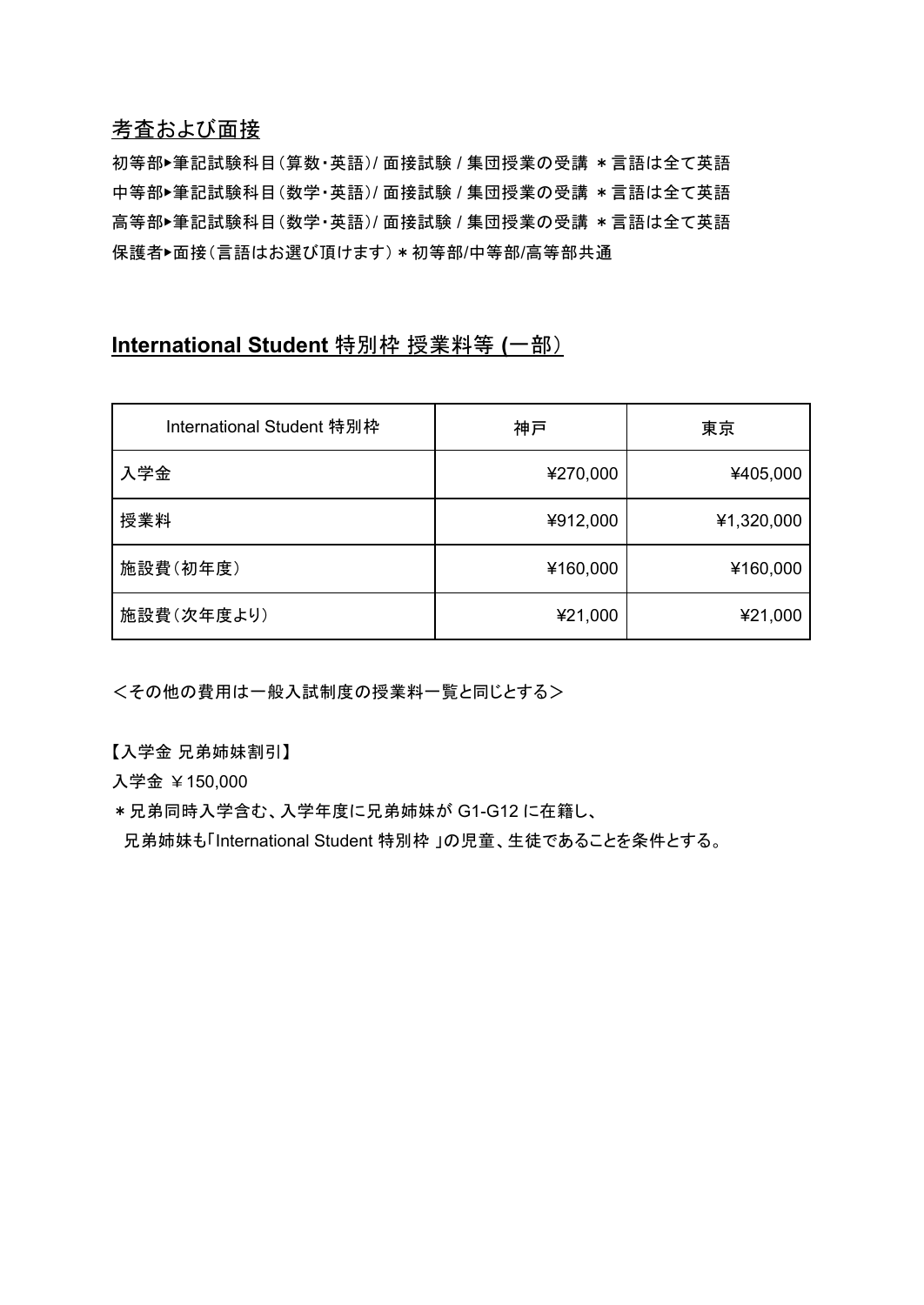# **Special Limited-Entry Admission Guidelines for Overseas Returnee Students**

# **Prerequisites for Special Admission as a New Entrant Grade One, Transferring Grade One, or Grade Two Student**

- a. The applicant:
	- has at least one parent whose native language is English, AND
	- has English as the main language used at home

**We are currently accepting applications for the 2021/2022 Academic Year for students who fall within the age brackets listed below.**

#### **For New Entrants**

・G1: Born between April 2nd, 2016 - April 1st, 2017 Entrance Examinations for both new applicants and transfer students are scheduled to take place on

the same day.

#### **For Transfer Students from Outside Schools**

・G1: Born between April 2nd, 2015 - April 1st, 2016

・G2: Born between April 2nd, 2014 - April 1st, 2015

Should prerequisite (a) listed above be satisfied, the applicant may qualify to sit the entrance examination as an Overseas Returnee Student The entrance examinations date for transfer students is determined once our school has received all application forms and letters of recommendation from current schools of attendance and consulted directly with applicants regarding appropriate scheduling. Upon entry to KIA, and where deemed essential, students may be required to enroll in our "Intensive Japanese Language Course" (additional fees apply) at the discretion of the school.

#### Prerequisites for Special Admission as a Grade Three, Four, Five, or Six Student

| a.       | The applicant: - has lived overseas for three years or longer in total, AND - has been<br>enrolled in a course school in which classes were taught in English for a duration of<br>three years or longer, OR - has been enrolled in a Japanese elementary school for one<br>year or less.                |
|----------|----------------------------------------------------------------------------------------------------------------------------------------------------------------------------------------------------------------------------------------------------------------------------------------------------------|
| $\times$ | The term Japanese elementary school refers to an educational institution that is<br>organized or operates according to the National Curriculum Standards and Guidelines. It<br>may include not only domestic public and private elementary schools but also<br>state-accredited Japanese Schools abroad. |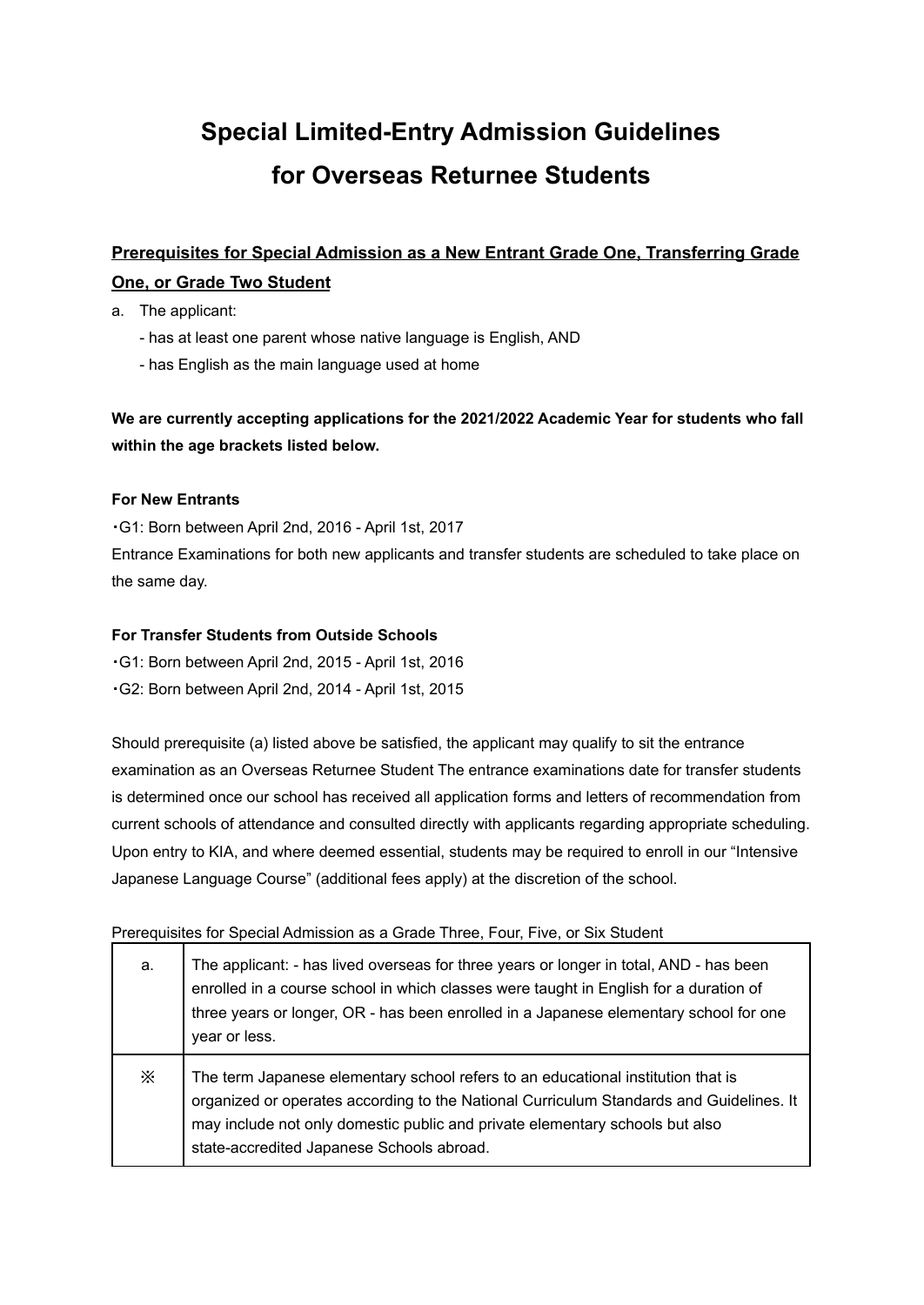$\mathcal{X}$  | Even where the applicant has not satisfied the prerequisite for having lived abroad for three years or more, he/she may still be eligible to apply to sit the entrance examinations so long as the applicant has completed a third year of studies at an overseas school (which may include nursery school and kindergarten). For example: The applicant would complete his/her three-year overseas studies requirement by September, but returns home in July and then travels a month abroad in August, his/her overseas period would total 2 years and 11 months. This would mean the three-years living abroad requirement has gone unsatisfied. Nonetheless, the applicant will be still be eligible to take the entrance examinations

| b. | The applicant: - meets either of the following two prerequisites regarding his/her school<br>and language environment while attending school abroad or within Japan                                                                                                                                                                                                                        |
|----|--------------------------------------------------------------------------------------------------------------------------------------------------------------------------------------------------------------------------------------------------------------------------------------------------------------------------------------------------------------------------------------------|
|    | The applicant: - is currently enrolled in either a school located in an Englishspeaking<br>country, or in an overseas or domestic international school, where courses are generally<br>conducted in English and the course of study was taken for a period of three years or<br>more. * Applications are also accepted for students who are enrolled in Japanese<br>Supplementary Schools. |
| 2  | The applicant: - is enrolled in a full-day Japanese Elementary School, but whose main<br>language used at home is English. For example: The applicant has at least one parent<br>whose native language is English, and English is main language used in the home.                                                                                                                          |

| The applicant: - Has at least one parent whose native language is English, and the main |
|-----------------------------------------------------------------------------------------|
| language used at home is English.                                                       |

We are currently accepting applications for Grade Three to Six students who fall within the age brackets below:

・G3: Born between April 2nd, 2013 - April 1st, 2014

・G4: Born between April 2nd, 2012 - April 1st, 2013

・G5: Born between April 2nd, 2011 - April 1st, 2012

・G6: Born between April 2nd, 2010 - April 1st, 2011

The applicant may qualify to sit the entrance examination as an Overseas Returnee Student should any one of the prerequisites (a), (b) or (c) listed above be satisfied. The entrance examinations date for transfer students is determined once our school has received all application forms and letters of recommendation from current schools of attendance and consulted directly with applicants regarding appropriate scheduling.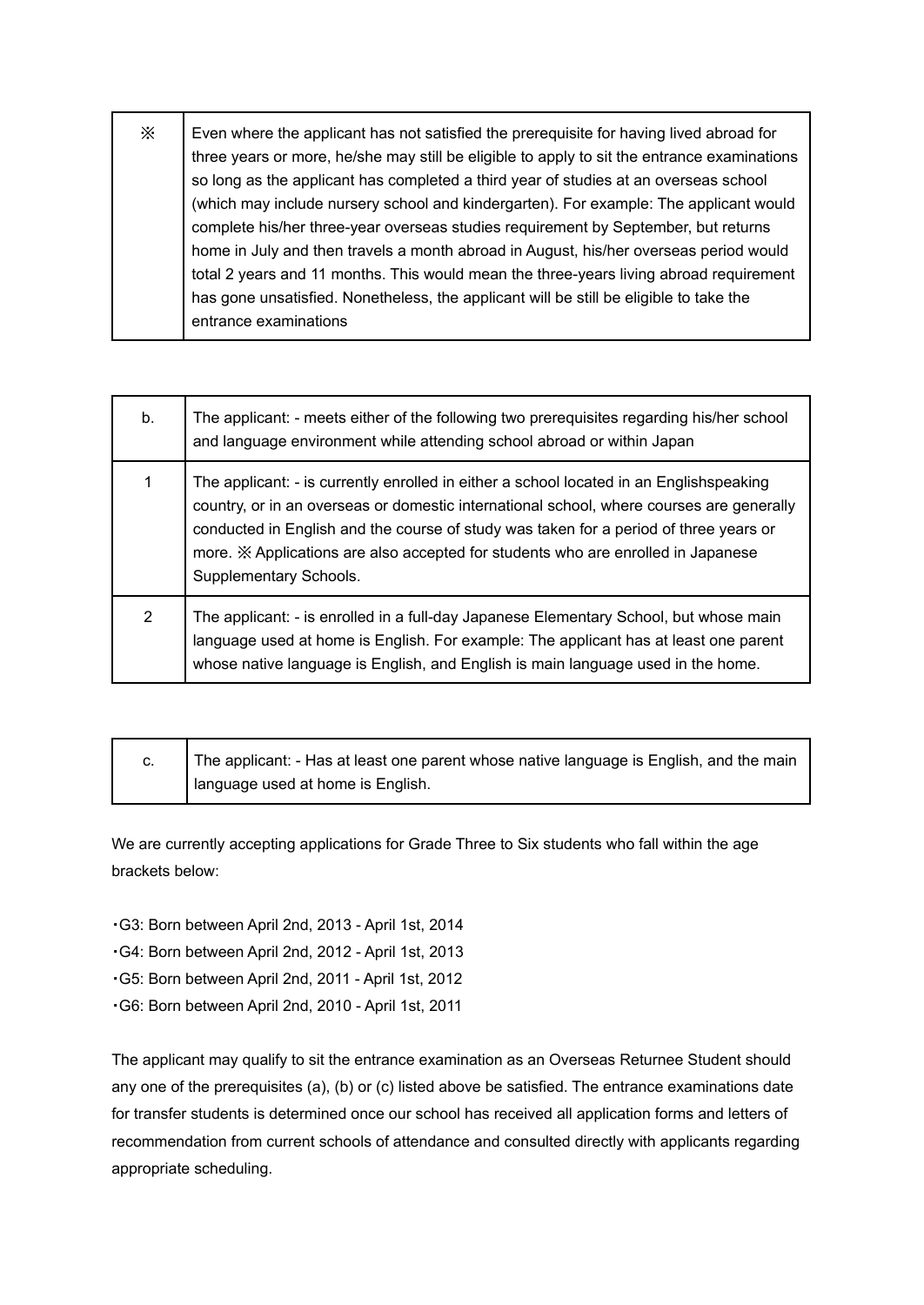Prerequisites for Special Admission as a New Entrant Grade Seven, Grade Seven to Grade Ten **Students** 

| a.       | The applicant: - has lived overseas for three years or longer in total, AND - has been<br>enrolled in a course school in which classes were taught in English for a duration of<br>three years or longer, OR - has been enrolled in a Japanese elementary school for<br>one year or less.                                                                                                                                                                                                                                                                                                                                                                                                                                                                          |
|----------|--------------------------------------------------------------------------------------------------------------------------------------------------------------------------------------------------------------------------------------------------------------------------------------------------------------------------------------------------------------------------------------------------------------------------------------------------------------------------------------------------------------------------------------------------------------------------------------------------------------------------------------------------------------------------------------------------------------------------------------------------------------------|
| X        | The term Japanese elementary school refers to an educational institution that is<br>organized or operates according to the National Curriculum Standards and<br>Guidelines. It may include not only domestic public and private elementary schools<br>but also includes accredited Japanese Schools abroad.                                                                                                                                                                                                                                                                                                                                                                                                                                                        |
| $\times$ | Even where the applicant has not satisfy the prerequisite for having lived abroad for<br>three years or more, he/she may still be eligible to apply to sit the entrance<br>examinations so long as the applicant has completed a third year of studies at an<br>overseas school (which may include nursery school and kindergarten). For example:<br>The applicant would complete his/her three-year overseas studies requirement by<br>September, but returns home in July and then travels a month abroad in August,<br>his/her overseas period would total 2 years and 11 months. This would mean the<br>three-years living abroad requirement has gone unsatisfied. Nonetheless, the<br>applicant will be still be eligible to take the entrance examinations. |

| b. | The applicant: - meets either of the following two prerequisites regarding his/her<br>school and language environment while attending school abroad or within Japan                                                                                                                                                                                                                        |
|----|--------------------------------------------------------------------------------------------------------------------------------------------------------------------------------------------------------------------------------------------------------------------------------------------------------------------------------------------------------------------------------------------|
|    | The applicant: - is currently enrolled in either a school located in an Englishspeaking<br>country, or in an overseas or domestic international school, where courses are<br>generally conducted in English and the course of study was taken for a period of<br>three years or more. * Applications are also accepted for students who are enrolled<br>in Japanese Supplementary Schools. |
| 2  | The applicant: - is enrolled in a full-day Japanese Elementary School, but whose<br>main language used at home is English. For example: The applicant has at least one<br>parent whose native language is English, and English is main language used in the<br>home                                                                                                                        |

| The applicant: - Has at least one parent whose native language is English, and the |
|------------------------------------------------------------------------------------|
| I main language used at home is English.                                           |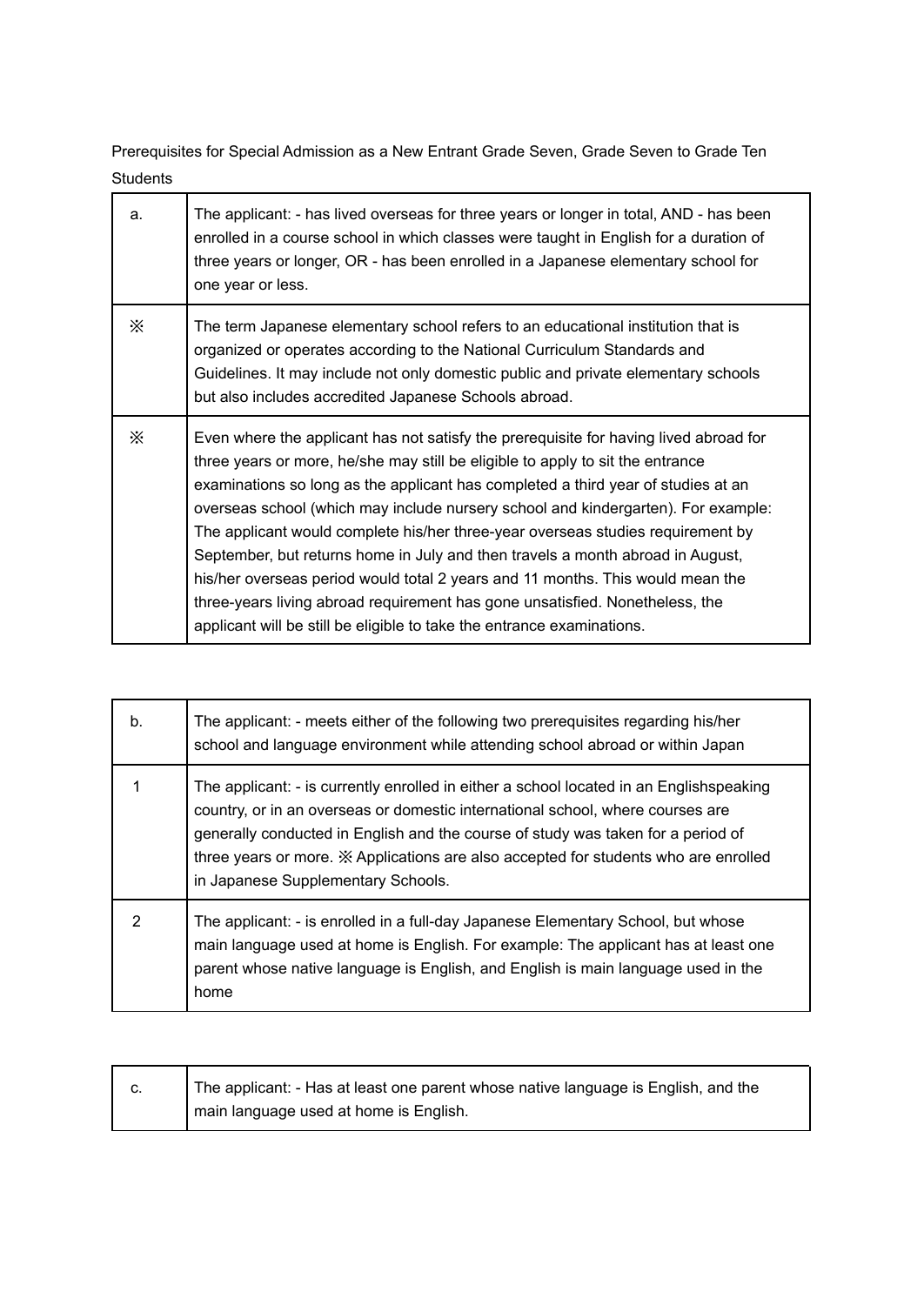# **We are currently accepting applications for the 2021/202 Academic Year for Grade Seven to Ten students who fall within the age brackets listed below.**

#### **For New Entrant Grade Seven Students**

・G7: Born between April 2nd, 2010 - April 1st, 2011

Entrance Examinations for both new applicants and transfer students are scheduled to take place on the same day.

#### **For Transfer Students from Outside Schools**

・G7: Born between April 1st, 2009 - April 1st, 2010 ・G8: Born between April 2nd, 2008 - April 1st, 2009 ・G9: Born between April 2nd, 2007 - April 1st, 2008 ・G10: Born between April 2nd, 2006 - April 1st, 2007

The applicant may qualify to sit the entrance examination as an Overseas Returnee Student should any one of the prerequisites (a), (b) or (c) listed above be satisfied.

The entrance examinations date for transfer students is determined once our school has received all application forms and letters of recommendation from current schools of attendance and consulted directly with applicants regarding appropriate scheduling.

# **Examinations and Interviews**

All applicant examinations, interviews, and lessons are conducted in English only. Elementary: Written Examinations in Math and English / Interview / Trial Lesson Secondary: Written Examinations in Math and English / Interview / Trial Lesson Parents: Interview Parents may choose their preferred language